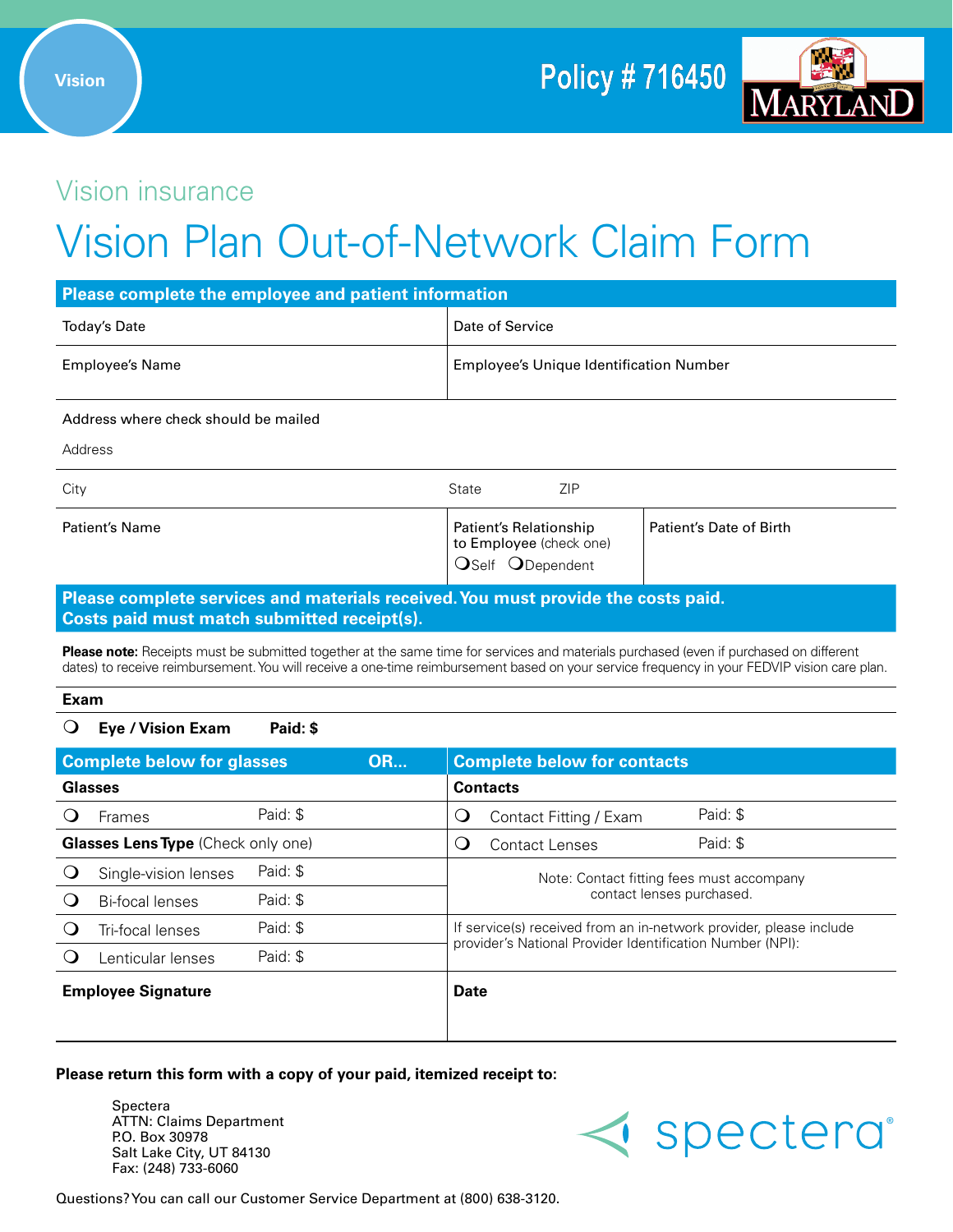**WARNING: Any person who knowingly files a statement of claim containing any misrepresentations or any false, incomplete or misleading information may be guilty of a criminal act punishable under law and may be subject to civil penalties.**

**Alaska Residents:** A person who knowingly and with intent to injure, defraud, or deceive an insurance company files a claim containing false, incomplete, or misleading information may be prosecuted under state law.

**Arizona Residents:** For your protection, Arizona law requires the following statement to appear on this form. Any person who knowingly presents a false or fraudulent claim for payment of a loss is subject to criminal and civil penalties.

**Arkansas Residents:** Any person who knowingly presents a false or fraudulent claim for payment of a loss or benefit or knowingly presents false information in an application for insurance is guilty of a crime and may be subject to fines and confinement in prison.

**California Residents: For your protection, California law requires the following to appear on this form: Any person who knowingly presents a false or fraudulent claim for the payment of a loss is guilty of a crime and may be subject to fines and confinement in state prison.**

**Colorado Residents:** It is unlawful to knowingly provide false, incomplete, or misleading facts or information to an insurance company for the purpose of defrauding or attempting to defraud the company. Penalties may include imprisonment, fines, denial of insurance, and civil damages. Any insurance company or agent of an insurance company who knowingly provides false, incomplete, or misleading facts or information to a policyholder or claimant for the purpose of defrauding or attempting to defraud the policyholder or claimant with regard to a settlement or award payable from insurance proceeds shall be reported to the Colorado Division of Insurance within the department of regulatory agencies.

**Delaware Residents:** Any person who knowingly, and with intent to injure, defraud or deceive any insurer, files a statement of claim containing any false, incomplete or misleading information is guilty of a felony.

**District of Columbia Residents:** WARNING: It is a crime to provide false or misleading information to an insurer for the purpose of defrauding the insurer or any other person. Penalties include imprisonment and/or fines. In addition, an insurer may deny insurance benefits if false information materially related to a claim was provided by the applicant.

**Florida Residents:** Any person who knowingly and with intent to injure, defraud, or deceive any insurer files a statement of claim or an application containing any false, incomplete, or misleading information is guilty of a felony of the third degree.

**Hawaii Residents:** For your protection, Hawaii law requires you to be informed that presenting a fraudulent claim for payment of a loss or benefit is a crime punishable by fines or imprisonment, or both.

**Idaho Residents:** Any person who knowingly, and with intent to defraud or deceive any insurance company, files a statement of claim containing any false, incomplete, or misleading information is guilty of a felony.

**Indiana Residents:** A person who knowingly and with intent to defraud an insurer files a statement of claim containing any false, incomplete, or misleading information commits a felony.

**Kentucky Residents:** Any person who knowingly, and with intent to defraud any insurance company or other person files an application for insurance or a statement of claim containing any materially false information or conceals, for the purpose of misleading, information concerning any fact material thereto commits a fraudulent insurance act, which is a crime.

**Louisiana Residents:** Any person who knowingly presents a false or fraudulent claim for payment of a loss or benefit or knowingly presents false information in an application for insurance is guilty of a crime and may be subject to fines and confinement in prison.

**Maine Residents:** It is a crime to knowingly provide false, incomplete or misleading information to an insurance company for the purpose of defrauding the company. Penalties may include imprisonment, fines or a denial of insurance benefits.

**Maryland Residents:** Any person who knowingly or willfully presents a false or fraudulent claim for payment of a loss or benefit or who knowingly or willfully presents false information in an application for insurance is guilty of a crime and may be subject to fines and confinement in prison.

**Minnesota Residents:** A person who files a claim with intent to defraud or helps commit a fraud against an insurer is guilty of a crime.